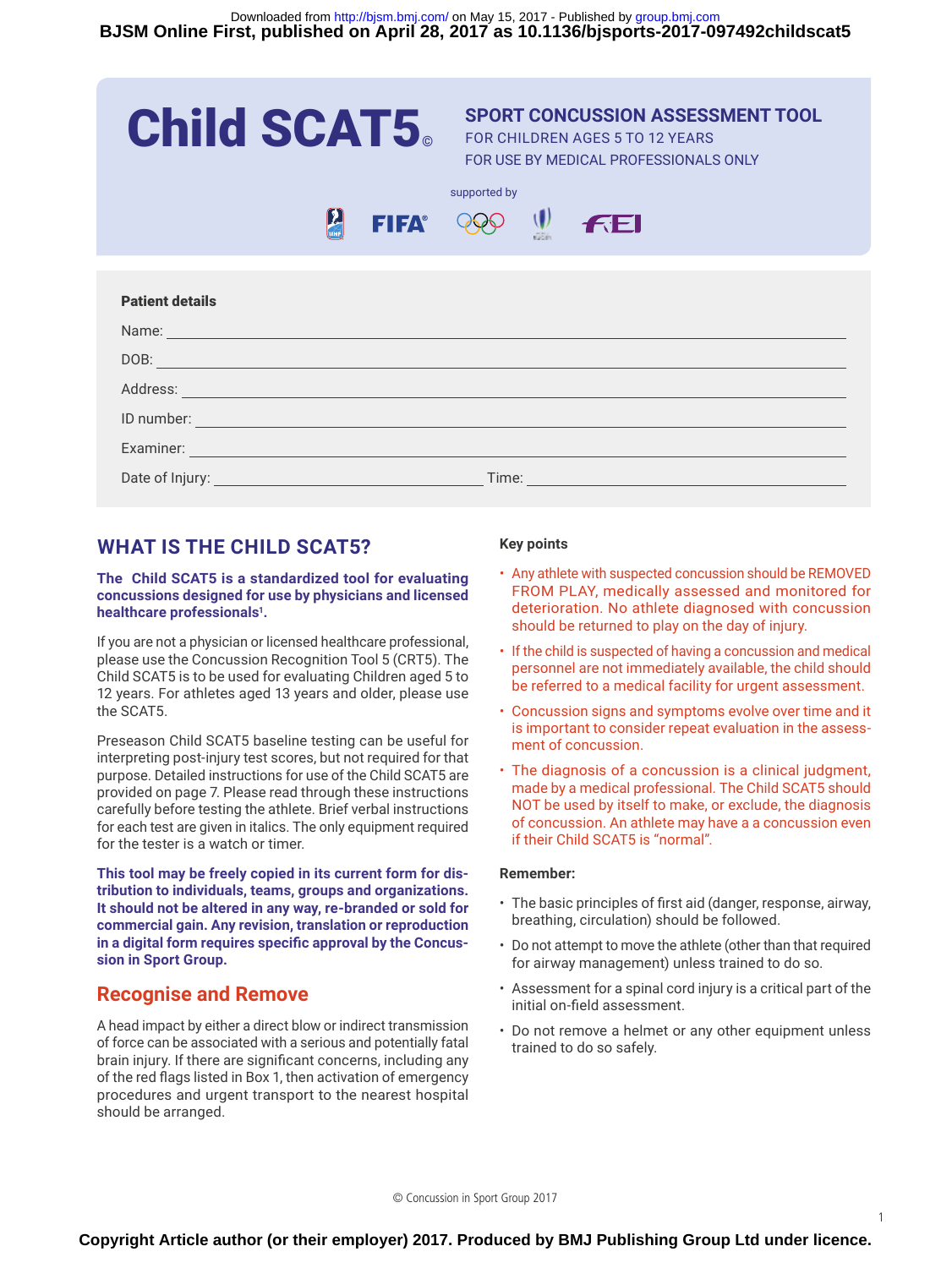### **1**

### **IMMEDIATE OR ON-FIELD ASSESSMENT**

The following elements should be assessed for all athletes who are suspected of having a concussion prior to proceeding to the neurocognitive assessment and ideally should be done on-field after the first first aid / emergency care priorities are completed.

If any of the "Red Flags" or observable signs are noted after a direct or indirect blow to the head, the athlete should be immediately and safely removed from participation and evaluated by a physician or licensed healthcare professional.

Consideration of transportation to a medical facility should be at the discretion of the physician or licensed healthcare professional.

The GCS is important as a standard measure for all patients and can be done serially if necessary in the event of deterioration in conscious state. The cervical spine exam is a critical step of the immediate assessment, however, it does not need to be done serially.

### **STEP 1: RED FLAGS**

#### **RED FLAGS:**

- **Neck pain or tenderness**
- **Seizure or convulsion • Loss of consciousness**
- **Double vision**
- **Weakness or tingling/ burning in arms or legs**
- **Severe or increasing headache**
- **Deteriorating conscious state**
- **Vomiting**
- **Increasingly restless, agitated or combative**

## **STEP 2: OBSERVABLE SIGNS**

| Observed on Video $\Box$<br>Witnessed $\Box$                                                |   |   |
|---------------------------------------------------------------------------------------------|---|---|
| Lying motionless on the playing surface                                                     | Y | N |
| Balance / gait difficulties / motor incoordination: stumbling, slow /<br>laboured movements | Y | N |
| Disorientation or confusion, or an inability to respond appropriately<br>to questions       | Y | N |
| Blank or vacant look                                                                        | Y | N |
| Facial injury after head trauma                                                             | Y |   |

# **STEP 3: EXAMINATION GLASGOW COMA SCALE (GCS)2**

| <b>Time of assessment</b>       |                |                |                |
|---------------------------------|----------------|----------------|----------------|
| Date of assessment              |                |                |                |
| Best eye response (E)           |                |                |                |
| No eye opening                  | 1              | 1              | 1              |
| Eye opening in response to pain | $\overline{2}$ | $\mathfrak{D}$ | $\overline{2}$ |
| Eye opening to speech           | 3              | 3              | $\overline{3}$ |
| Eyes opening spontaneously      | $\overline{4}$ | $\overline{4}$ | $\overline{4}$ |
| Best verbal response (V)        |                |                |                |
| No verbal response              | 1              |                |                |

| Name:      |  |
|------------|--|
| DOB:       |  |
| Address:   |  |
| ID number: |  |
| Examiner:  |  |
| Date:      |  |

| Incomprehensible sounds        | $\overline{2}$ | $\overline{2}$ | $\overline{2}$ |
|--------------------------------|----------------|----------------|----------------|
| Inappropriate words            | 3              | 3              | 3              |
| Confused                       | $\overline{4}$ | $\overline{4}$ | $\overline{4}$ |
| Oriented                       | 5              | 5              | 5              |
| Best motor response (M)        |                |                |                |
| No motor response              | $\mathbf{1}$   | $\overline{1}$ | $\mathbf{1}$   |
| Extension to pain              | $\mathfrak{p}$ | $\overline{2}$ | $\overline{2}$ |
| Abnormal flexion to pain       | $\overline{3}$ | 3              | 3              |
| Flexion / Withdrawal to pain   | $\overline{4}$ | $\overline{4}$ | $\overline{4}$ |
| Localizes to pain              | 5              | 5              | 5              |
| Obeys commands                 | 6              | 6              | 6              |
| Glasgow Coma score (E + V + M) |                |                |                |

## **CERVICAL SPINE ASSESSMENT**

| Does the athlete report that their neck is pain free at rest?                                         | γ | N |
|-------------------------------------------------------------------------------------------------------|---|---|
| If there is NO neck pain at rest, does the athlete have a full<br>range of ACTIVE pain free movement? | V | N |
| Is the limb strength and sensation normal?                                                            | v |   |

In a patient who is not lucid or fully conscious, a cervical spine injury should be assumed until proven otherwise.

### **OFFICE OR OFF-FIELD ASSESSMENT STEP 1: ATHLETE BACKGROUND**

**Please note that the neurocognitive assessment should be done in a distraction-free environment with the athlete in a resting state.**

| Gender: M / F / Other                                                                                                                                                                                                                                                   |
|-------------------------------------------------------------------------------------------------------------------------------------------------------------------------------------------------------------------------------------------------------------------------|
| Dominant hand: left / neither / right                                                                                                                                                                                                                                   |
| How many diagnosed concussions has the<br>athlete had in the past?: experience of the state of the state of the state of the state of the state of the state of the state of the state of the state of the state of the state of the state of the state of the state of |
|                                                                                                                                                                                                                                                                         |
| How long was the recovery (time to being cleared to play)                                                                                                                                                                                                               |
|                                                                                                                                                                                                                                                                         |
| Has the athlete ever been:<br>the contract of the contract of the contract of                                                                                                                                                                                           |

| Hospitalized for a head injury?                                   | Yes | No        |
|-------------------------------------------------------------------|-----|-----------|
| Diagnosed / treated for headache disorder or migraines?           | Yes | <b>No</b> |
| Diagnosed with a learning disability / dyslexia?                  | Yes | <b>No</b> |
| Diagnosed with ADD / ADHD?                                        | Yes | <b>No</b> |
| Diagnosed with depression, anxiety or other psychiatric disorder? | Yes | <b>No</b> |
| Current medications? If yes, please list:                         |     |           |

© Concussion in Sport Group 2017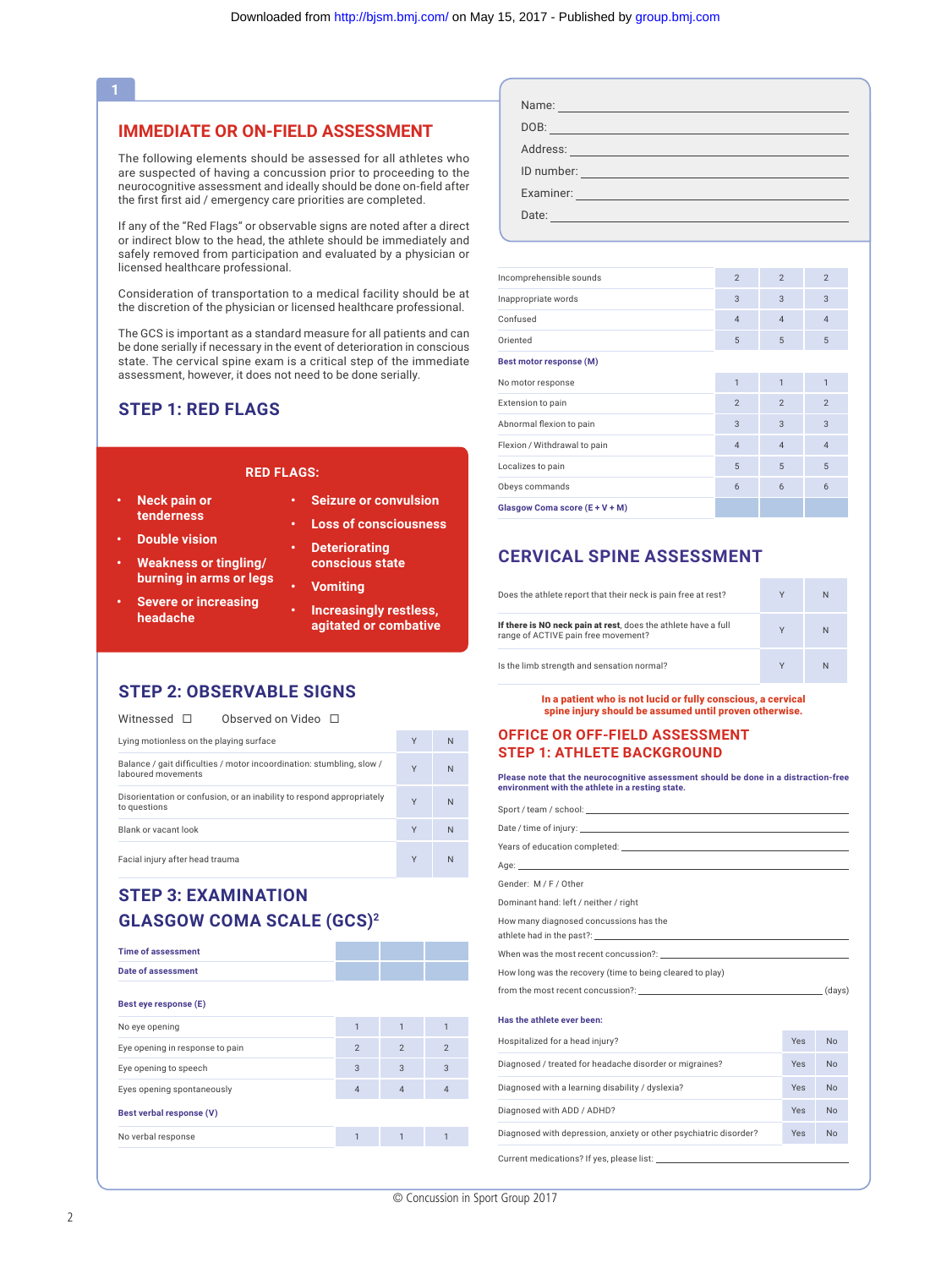## **STEP 2: SYMPTOM EVALUATION**

The athlete should be given the symptom form and asked to read this instruction paragraph out<br>loud then complete the symptom scale. For the baseline assessment, the athlete should rate his/<br>her symptoms based on how he/she

### **To be done in a resting state**

**2**

**Please Check:** □ Baseline □ Post-Injury

| Child Report <sup>3</sup>                            | Not at all/<br>Never | A little/<br>Rarely | Somewhat/<br>Sometimes | A lot/ Often |
|------------------------------------------------------|----------------------|---------------------|------------------------|--------------|
| I have headaches                                     | $\overline{0}$       | 1                   | $\overline{2}$         | 3            |
| I feel dizzy                                         | $\overline{0}$       | 1                   | $\overline{2}$         | 3            |
| I feel like the room is spinning                     | $\overline{0}$       | 1                   | $\overline{2}$         | 3            |
| I feel like I'm going to faint                       | $\bf 0$              | 1                   | $\overline{2}$         | 3            |
| Things are blurry when<br>I look at them             | $\overline{0}$       | 1                   | $\overline{2}$         | 3            |
| I see double                                         | $\Omega$             | 1                   | $\overline{2}$         | 3            |
| I feel sick to my stomach                            | $\overline{0}$       | 1                   | $\overline{2}$         | 3            |
| My neck hurts                                        | $\overline{0}$       | 1                   | $\overline{2}$         | 3            |
| I get tired a lot                                    | $\bf 0$              | 1                   | $\overline{2}$         | 3            |
| I get tired easily                                   | $\overline{0}$       | $\overline{1}$      | $\overline{2}$         | 3            |
| I have trouble paying attention                      | $\mathbf{0}$         | 1                   | $\overline{2}$         | 3            |
| I get distracted easily                              | $\bf 0$              | 1                   | $\overline{2}$         | 3            |
| I have a hard time concentrating                     | $\overline{0}$       | 1                   | $\overline{2}$         | 3            |
| I have problems remember-<br>ing what people tell me | $\overline{0}$       | 1                   | $\overline{2}$         | 3            |
| I have problems<br>following directions              | $\overline{0}$       | $\mathbf{1}$        | $\overline{2}$         | 3            |
| I daydream too much                                  | $\overline{0}$       | 1                   | $\overline{2}$         | 3            |
| I get confused                                       | $\overline{0}$       | 1                   | $\overline{2}$         | 3            |
| I forget things                                      | $\bf 0$              | 1                   | $\overline{2}$         | 3            |
| I have problems finishing things                     | $\overline{0}$       | 1                   | $\overline{2}$         | 3            |
| I have trouble figuring things out                   | $\bf 0$              | 1                   | $\overline{2}$         | 3            |
| It's hard for me to<br>learn new things              | $\overline{0}$       | 1                   | $\overline{2}$         | 3            |
| Total number of symptoms:                            |                      |                     |                        | of 21        |
| Symptom severity score:                              |                      |                     |                        | of 63        |
| Do the symptoms get worse with physical activity?    |                      |                     | Y                      | N            |
| Do the symptoms get worse with trying to think?      | Y                    | N                   |                        |              |

### **Overall rating for child to answer:**

|                                                                     | Very bad |  | Very good |  |  |  |  |  |  |  |                        |
|---------------------------------------------------------------------|----------|--|-----------|--|--|--|--|--|--|--|------------------------|
| On a scale of 0 to 10 (where 10 is<br>normal), how do you feel now? |          |  |           |  |  |  |  |  |  |  | 0 1 2 3 4 5 6 7 8 9 10 |

If not 10, in what way do you feel different?:

| Name:<br><u> 1989 - Johann Barnett, film fan it ferstjer fan it ferstjer fan it ferstjer fan it ferstjer fan it ferstjer</u> |
|------------------------------------------------------------------------------------------------------------------------------|
| DOB:<br><u> 1989 - Johann Stein, mars an de France</u>                                                                       |
| Address: <u>_________________________________</u>                                                                            |
| ID number:<br><u> 1970 - Johann Barnett, fransk politik (d. 1982)</u>                                                        |
| Examiner:                                                                                                                    |
| Date:                                                                                                                        |

| <b>Parent Report</b>                              |                      |                     |                        |                |  |  |  |
|---------------------------------------------------|----------------------|---------------------|------------------------|----------------|--|--|--|
| The child:                                        | Not at all/<br>Never | A little/<br>Rarely | Somewhat/<br>Sometimes | A lot/ Often   |  |  |  |
| has headaches                                     | $\overline{0}$       | 1                   | $\overline{2}$         | 3              |  |  |  |
| feels dizzy                                       | $\mathbf{0}$         | 1                   | $\overline{2}$         | 3              |  |  |  |
| has a feeling that the<br>room is spinning        | $\mathbf{0}$         | 1                   | $\overline{2}$         | 3              |  |  |  |
| feels faint                                       | $\overline{0}$       | $\overline{1}$      | $\overline{2}$         | 3              |  |  |  |
| has blurred vision                                | $\overline{0}$       | 1                   | $\overline{2}$         | 3              |  |  |  |
| has double vision                                 | $\overline{0}$       | 1                   | $\overline{2}$         | 3              |  |  |  |
| experiences nausea                                | $\mathbf{0}$         | 1                   | $\overline{2}$         | 3              |  |  |  |
| has a sore neck                                   | $\mathbf{0}$         | 1                   | $\overline{2}$         | 3              |  |  |  |
| gets tired a lot                                  | $\overline{0}$       | 1                   | $\overline{2}$         | 3              |  |  |  |
| gets tired easily                                 | $\overline{0}$       | $\overline{1}$      | $\overline{2}$         | $\overline{3}$ |  |  |  |
| has trouble sustaining attention                  | $\overline{0}$       | 1                   | $\overline{2}$         | 3              |  |  |  |
| is easily distracted                              | $\mathbf{0}$         | 1                   | $\overline{2}$         | 3              |  |  |  |
| has difficulty concentrating                      | $\overline{0}$       | 1                   | $\overline{2}$         | 3              |  |  |  |
| has problems remember-<br>ing what he/she is told | $\overline{0}$       | 1                   | $\overline{2}$         | 3              |  |  |  |
| has difficulty following<br>directions            | $\overline{0}$       | $\overline{1}$      | $\overline{2}$         | 3              |  |  |  |
| tends to daydream                                 | $\overline{0}$       | 1                   | $\overline{2}$         | 3              |  |  |  |
| gets confused                                     | $\overline{0}$       | 1                   | $\overline{2}$         | 3              |  |  |  |
| is forgetful                                      | $\mathbf{0}$         | 1                   | $\overline{2}$         | 3              |  |  |  |
| has difficulty completing tasks                   | 0                    | 1                   | $\overline{2}$         | 3              |  |  |  |
| has poor problem solving skills                   | $\mathbf{0}$         | 1                   | $\overline{2}$         | 3              |  |  |  |
| has problems learning                             | $\mathbf{0}$         | 1                   | $\overline{2}$         | 3              |  |  |  |
| Total number of symptoms:                         |                      |                     |                        |                |  |  |  |
| Symptom severity score:                           |                      | of 63               |                        |                |  |  |  |
| Do the symptoms get worse with physical activity? |                      | Y                   | N                      |                |  |  |  |
| Do the symptoms get worse with mental activity?   | Y                    | N                   |                        |                |  |  |  |

### **Overall rating for parent/teacher/ coach/carer to answer**

On a scale of 0 to 100% (where 100% is normal), how would you rate the child now?

If not 100%, in what way does the child seem different?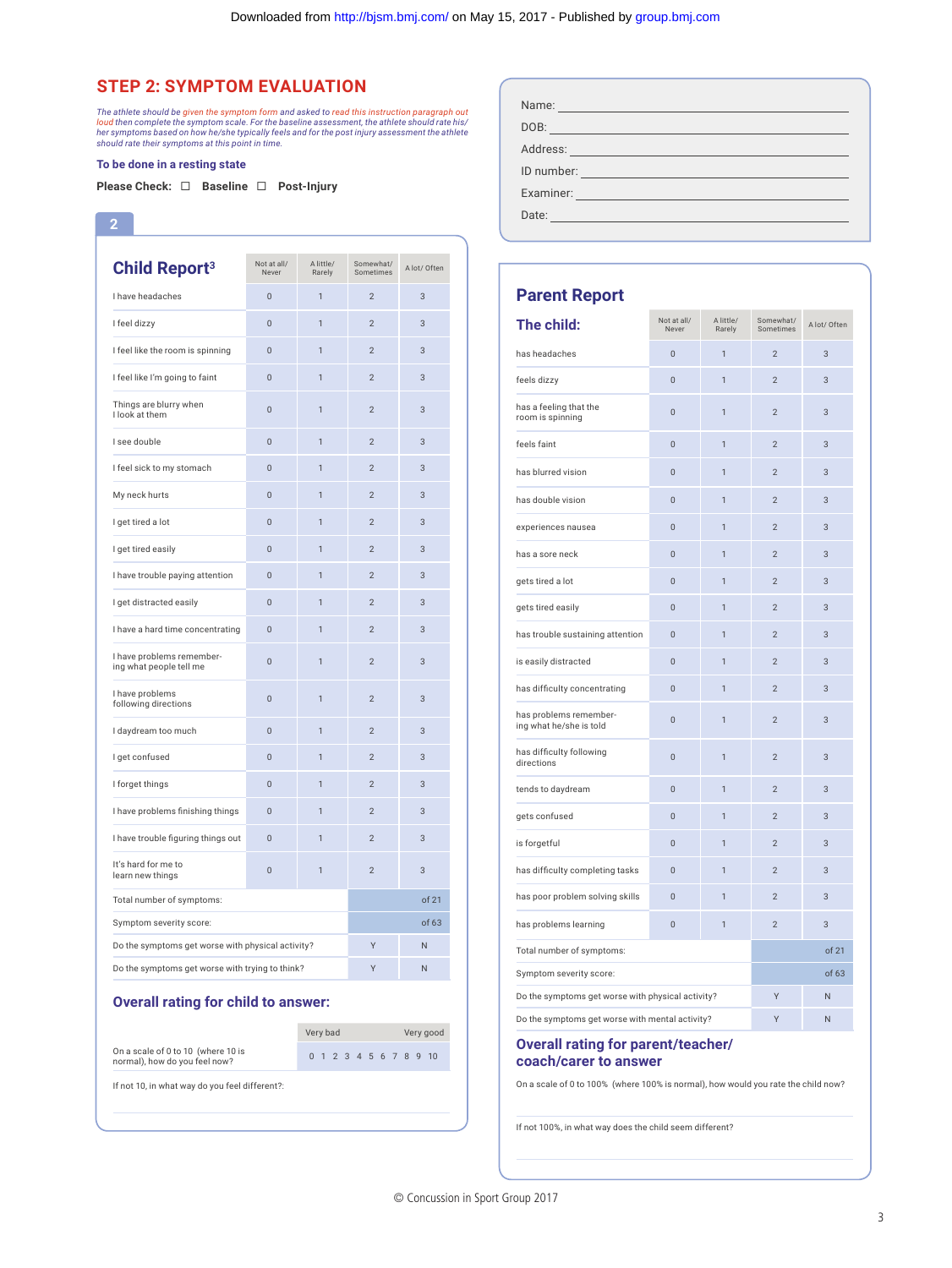### **STEP 3: COGNITIVE SCREENING**

**Standardized Assessment of Concussion - Child Version (SAC-C)4**

### **IMMEDIATE MEMORY**

The Immediate Memory component can be completed using the traditional 5-word per trial list or optionally using 10-words per trial to minimise any ceiling effect. All 3 trials must be administered irrespective of the number correct on the first trial. Administer at the rate of one word per second.

#### Please choose EITHER the 5 or 10 word list groups and circle the specific word list chosen for this test.

*I am going to test your memory. I will read you a list of words and when I am done, repeat*  back as many words as you can remember, in any order. For Trials 2 & 3: I am going to repeat<br>the same list again. Repeat back as many words as you can remember in any order, even if<br>you said the word before.

|                                    | List<br>Alternate 5 word lists |        |                |          |               |  |                         | Score (of 5) |
|------------------------------------|--------------------------------|--------|----------------|----------|---------------|--|-------------------------|--------------|
|                                    |                                |        |                |          |               |  | Trial 1 Trial 2 Trial 3 |              |
| Α                                  | Finger                         | Penny  | <b>Blanket</b> | Lemon    | Insect        |  |                         |              |
| B                                  | Candle                         | Paper  | Sugar          | Sandwich | Wagon         |  |                         |              |
| C                                  | Baby                           | Monkey | Perfume        | Sunset   | Iron          |  |                         |              |
| D                                  | Elbow                          | Apple  | Carpet         | Saddle   | <b>Bubble</b> |  |                         |              |
| E                                  | Jacket                         | Arrow  | Pepper         | Cotton   | Movie         |  |                         |              |
| F                                  | Dollar                         | Honey  | Mirror         | Saddle   | Anchor        |  |                         |              |
| <b>Immediate Memory Score</b>      |                                |        |                |          |               |  |                         | of 15        |
| Time that last trial was completed |                                |        |                |          |               |  |                         |              |

| List                               | Alternate 10 word lists |        |         |          |        | Score (of 10) |                         |  |
|------------------------------------|-------------------------|--------|---------|----------|--------|---------------|-------------------------|--|
|                                    |                         |        |         |          |        |               | Trial 1 Trial 2 Trial 3 |  |
| G                                  | Finger                  | Penny  | Blanket | Lemon    | Insect |               |                         |  |
|                                    | Candle                  | Paper  | Sugar   | Sandwich | Wagon  |               |                         |  |
| Н                                  | Baby                    | Monkey | Perfume | Sunset   | Iron   |               |                         |  |
|                                    | Elbow                   | Apple  | Carpet  | Saddle   | Bubble |               |                         |  |
| ı                                  | Jacket                  | Arrow  | Pepper  | Cotton   | Movie  |               |                         |  |
|                                    | Dollar                  | Honey  | Mirror  | Saddle   | Anchor |               |                         |  |
| <b>Immediate Memory Score</b>      |                         |        |         |          |        |               | of 30                   |  |
| Time that last trial was completed |                         |        |         |          |        |               |                         |  |

| Name:      |                                                |  |  |
|------------|------------------------------------------------|--|--|
| DOB:       |                                                |  |  |
|            |                                                |  |  |
| ID number: | <u> 1989 - Johann Barnett, fransk kongresu</u> |  |  |
| Examiner:  |                                                |  |  |
| Date:      |                                                |  |  |

# **CONCENTRATION**

### **DIGITS BACKWARDS**

Please circle the Digit list chosen (A, B, C, D, E, F). Administer at the rate of one digit per second reading DOWN the selected column.

*I am going to read a string of numbers and when I am done, you repeat them back to me in reverse order of how I read them to you. For example, if I say 7-1-9, you would say 9-1-7.*

| Concentration Number Lists (circle one) |                                     |                         |   |              |                |  |  |
|-----------------------------------------|-------------------------------------|-------------------------|---|--------------|----------------|--|--|
| List A                                  | List B                              | List <sub>C</sub>       |   |              |                |  |  |
| $5 - 2$                                 | $4-1$                               | $4 - 9$                 | Y | N.           | $\overline{0}$ |  |  |
| $4 - 1$                                 | $9 - 4$                             | $6 - 2$                 | Y | N            | $\mathbf{1}$   |  |  |
| $4 - 9 - 3$                             | $5 - 2 - 6$                         | $1 - 4 - 2$             | Y | N            | $\overline{0}$ |  |  |
| $6 - 2 - 9$                             | $4 - 1 - 5$                         | $6 - 5 - 8$             | Y | N            | $\mathbf{1}$   |  |  |
| $3 - 8 - 1 - 4$                         | $1 - 7 - 9 - 5$                     | $6 - 8 - 3 - 1$         | Y | N            | $\overline{0}$ |  |  |
| $3 - 2 - 7 - 9$                         | $4 - 9 - 6 - 8$                     | $3 - 4 - 8 - 1$         | Y | N            | $\mathbf{1}$   |  |  |
| $6 - 2 - 9 - 7 - 1$                     | $4 - 8 - 5 - 2 - 7$                 | $4 - 9 - 1 - 5 - 3$     | Y | N            | $\overline{0}$ |  |  |
| $1 - 5 - 2 - 8 - 6$                     | $6 - 1 - 8 - 4 - 3$                 | $6 - 8 - 2 - 5 - 1$     | Y | N            | $\mathbf{1}$   |  |  |
| $7 - 1 - 8 - 4 - 6 - 2$                 | $8 - 3 - 1 - 9 - 6 - 4$             | $3 - 7 - 6 - 5 - 1 - 9$ | Y | N            | $\overline{0}$ |  |  |
| $5 - 3 - 9 - 1 - 4 - 8$                 | $7 - 2 - 4 - 8 - 5 - 6$             | $9 - 2 - 6 - 5 - 1 - 4$ | Y | N            | $\mathbf{1}$   |  |  |
| List D                                  | List E                              | List F                  |   |              |                |  |  |
| $2 - 7$                                 | $9 - 2$                             | $7 - 8$                 | Y | N            | $\overline{0}$ |  |  |
| $5 - 9$                                 | $6 - 1$                             | $5 - 1$                 | Y | N            | $\mathbf{1}$   |  |  |
| $7 - 8 - 2$                             | $3 - 8 - 2$                         | $2 - 7 - 1$             | Y | N            | $\overline{0}$ |  |  |
| $9 - 2 - 6$                             | $5 - 1 - 8$                         | $4 - 7 - 9$             | Y | N            | $\mathbf{1}$   |  |  |
| $4 - 1 - 8 - 3$                         | $2 - 7 - 9 - 3$                     | $1 - 6 - 8 - 3$         | Y | N            | $\overline{0}$ |  |  |
| $9 - 7 - 2 - 3$                         | $2 - 1 - 6 - 9 -$                   | $3 - 9 - 2 - 4$         | Y | N            | $\mathbf{1}$   |  |  |
| $1 - 7 - 9 - 2 - 6$                     | $4 - 1 - 8 - 6 - 9$                 | $2 - 4 - 7 - 5 - 8$     | Y | N            | $\overline{0}$ |  |  |
| $4 - 1 - 7 - 5 - 2$                     | $9 - 4 - 1 - 7 - 5$                 | $8 - 3 - 9 - 6 - 4$     | Y | N            | $\mathbf{1}$   |  |  |
|                                         | $2 - 6 - 4 - 8 - 1 - 7$ 6-9-7-3-8-2 | $5 - 8 - 6 - 2 - 4 - 9$ | Y | N            | $\overline{0}$ |  |  |
| 8-4-1-9-3-5                             | $4 - 2 - 7 - 3 - 9 - 8$             | $3-1-7-8-2-6$           | Υ | $\mathsf{N}$ | $\mathbf{1}$   |  |  |
|                                         |                                     | <b>Digits Score:</b>    |   |              | of 5           |  |  |

### **DAYS IN REVERSE ORDER**

*Now tell me the days of the week in reverse order. Start with the last day and go backward. So you'll say Sunday, Saturday. Go ahead.*

| Sunday - Saturday - Friday - Thursday - Wednesday - Tuesday - Monday | 0 <sub>1</sub> |
|----------------------------------------------------------------------|----------------|
| <b>Davs Score</b>                                                    | of 1           |
| <b>Concentration Total Score (Digits + Days)</b>                     | of 6           |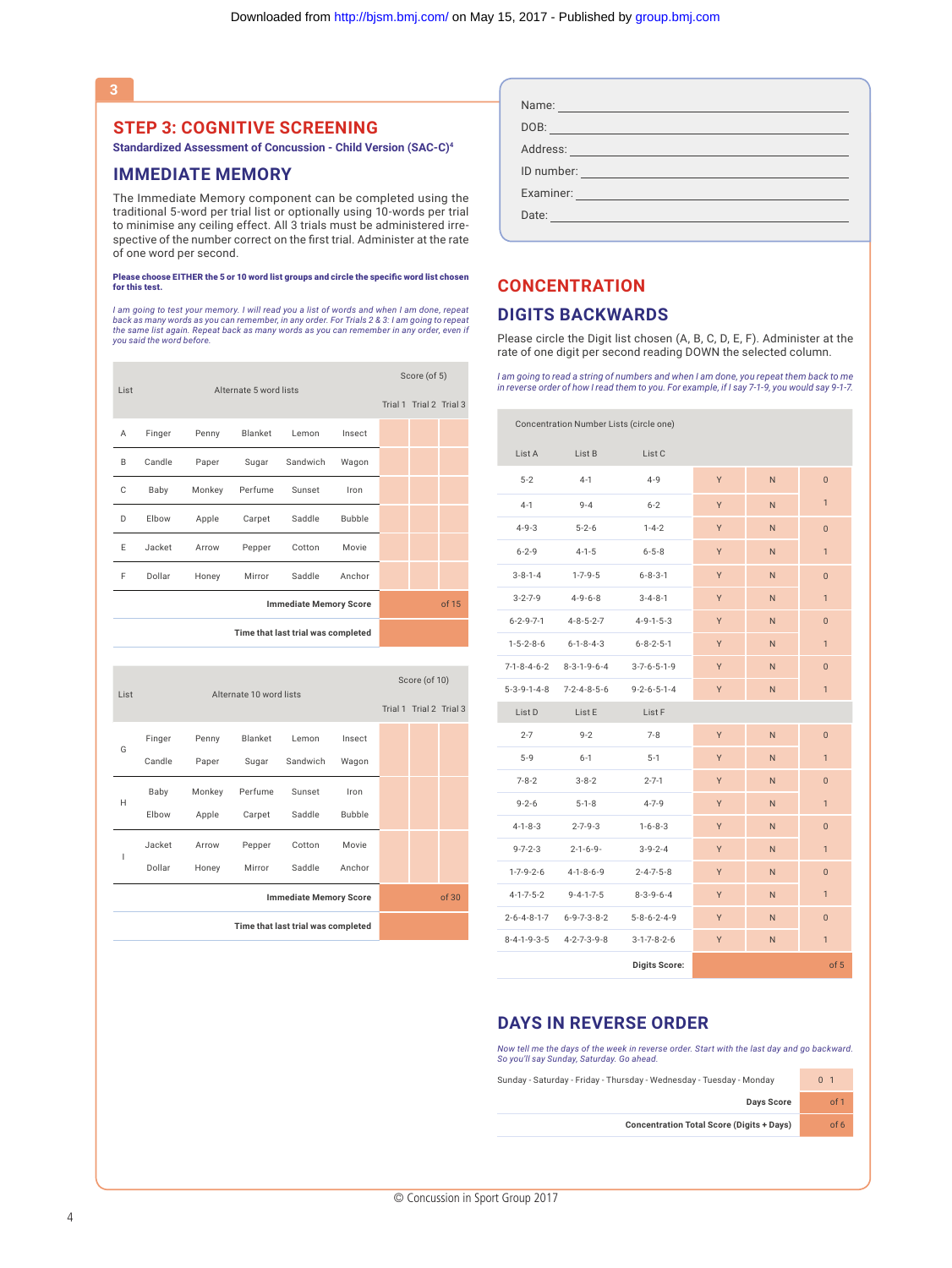#### **4**

### **STEP 4: NEUROLOGICAL SCREEN**

See the instruction sheet (page 7) for details of test administration and scoring of the tests.

| Can the patient read aloud (e.g. symptom check-<br>list) and follow instructions without difficulty?           | γ | N |
|----------------------------------------------------------------------------------------------------------------|---|---|
| Does the patient have a full range of pain-<br>free PASSIVE cervical spine movement?                           | v | N |
| Without moving their head or neck, can the patient look<br>side-to-side and up-and-down without double vision? |   | N |
| Can the patient perform the finger nose<br>coordination test normally?                                         | v | N |
| Can the patient perform tandem gait normally?                                                                  | v | N |

### **BALANCE EXAMINATION**

#### **Modified Balance Error Scoring System (BESS) testing5**

| Which foot was tested<br>(i.e. which is the non-dominant foot)                              | $\Box$ Left<br>$\Box$ Right |       |               |       |
|---------------------------------------------------------------------------------------------|-----------------------------|-------|---------------|-------|
| Testing surface (hard floor, field, etc.)<br>Footwear (shoes, barefoot, braces, tape, etc.) |                             |       |               |       |
| Condition                                                                                   | Errors                      |       |               |       |
| <b>Double leg stance</b>                                                                    |                             |       |               | of 10 |
| Single leg stance (non-dominant foot, 10-12 y/o only)                                       |                             |       |               | of 10 |
| Tandem stance (non-dominant foot at back)                                                   |                             |       |               | of 10 |
| <b>Total Errors</b>                                                                         | $5-9$ $v/o$                 | of 20 | $10 - 12$ v/o | of 30 |

# Name: DOB: the contract of the contract of the contract of the contract of the contract of the contract of the contract of the contract of the contract of the contract of the contract of the contract of the contract of the contr Address: ID number: Examiner: William School and Communication of the Communication of the Communication of the Communication of the Communication of the Communication of the Communication of the Communication of the Communication of the Comm Date:

### **STEP 5: DELAYED RECALL:**

The delayed recall should be performed after 5 minutes have elapsed since the end of the Immediate Recall section. Score 1 pt. for each correct response.

*Do you remember that list of words I read a few times earlier? Tell me as many words from the list as you can remember in any order.*

|                                                                                          | <b>Time Started</b> |      |       |
|------------------------------------------------------------------------------------------|---------------------|------|-------|
| Please record each word correctly recalled. Total score equals number of words recalled. |                     |      |       |
|                                                                                          |                     |      |       |
|                                                                                          |                     |      |       |
| Total number of words recalled accurately:                                               | of 5                | l or | of 10 |

### **STEP 6: DECISION**

|                                                                         | Date & time of assessment: |                    |                    |  |  |  |
|-------------------------------------------------------------------------|----------------------------|--------------------|--------------------|--|--|--|
| Domain                                                                  |                            |                    |                    |  |  |  |
| Symptom number<br>Child report (of 21)<br>Parent report (of 21)         |                            |                    |                    |  |  |  |
| Symptom severity score<br>Child report (of 63)<br>Parent report (of 63) |                            |                    |                    |  |  |  |
| Immediate memory                                                        | of 15<br>of 30             | of 15<br>of 30     | of 15<br>of 30     |  |  |  |
| Concentration (of 6)                                                    |                            |                    |                    |  |  |  |
| Neuro exam                                                              | Normal<br>Abnormal         | Normal<br>Abnormal | Normal<br>Abnormal |  |  |  |
| Balance errors<br>(5-9 y/o of 20)<br>(10-12 y/o of 30)                  |                            |                    |                    |  |  |  |
| <b>Delayed Recall</b>                                                   | of 5<br>of 10              | of 5<br>of 10      | of 5<br>of 10      |  |  |  |

| If the athlete is known to you prior to their injury, are they different from their usual self?                                                  |
|--------------------------------------------------------------------------------------------------------------------------------------------------|
|                                                                                                                                                  |
|                                                                                                                                                  |
|                                                                                                                                                  |
| I am a physician or licensed healthcare professional and I have personally<br>administered or supervised the administration of this Child SCAT5. |
|                                                                                                                                                  |
|                                                                                                                                                  |
|                                                                                                                                                  |
|                                                                                                                                                  |
|                                                                                                                                                  |

Date:

**SCORING ON THE CHILD SCAT5 SHOULD NOT BE USED AS A STAND-ALONE METHOD TO DIAGNOSE CONCUSSION, MEASURE RECOVERY OR MAKE DECISIONS ABOUT AN ATHLETE'S READINESS TO RETURN TO COMPETITION AFTER CONCUSSION.**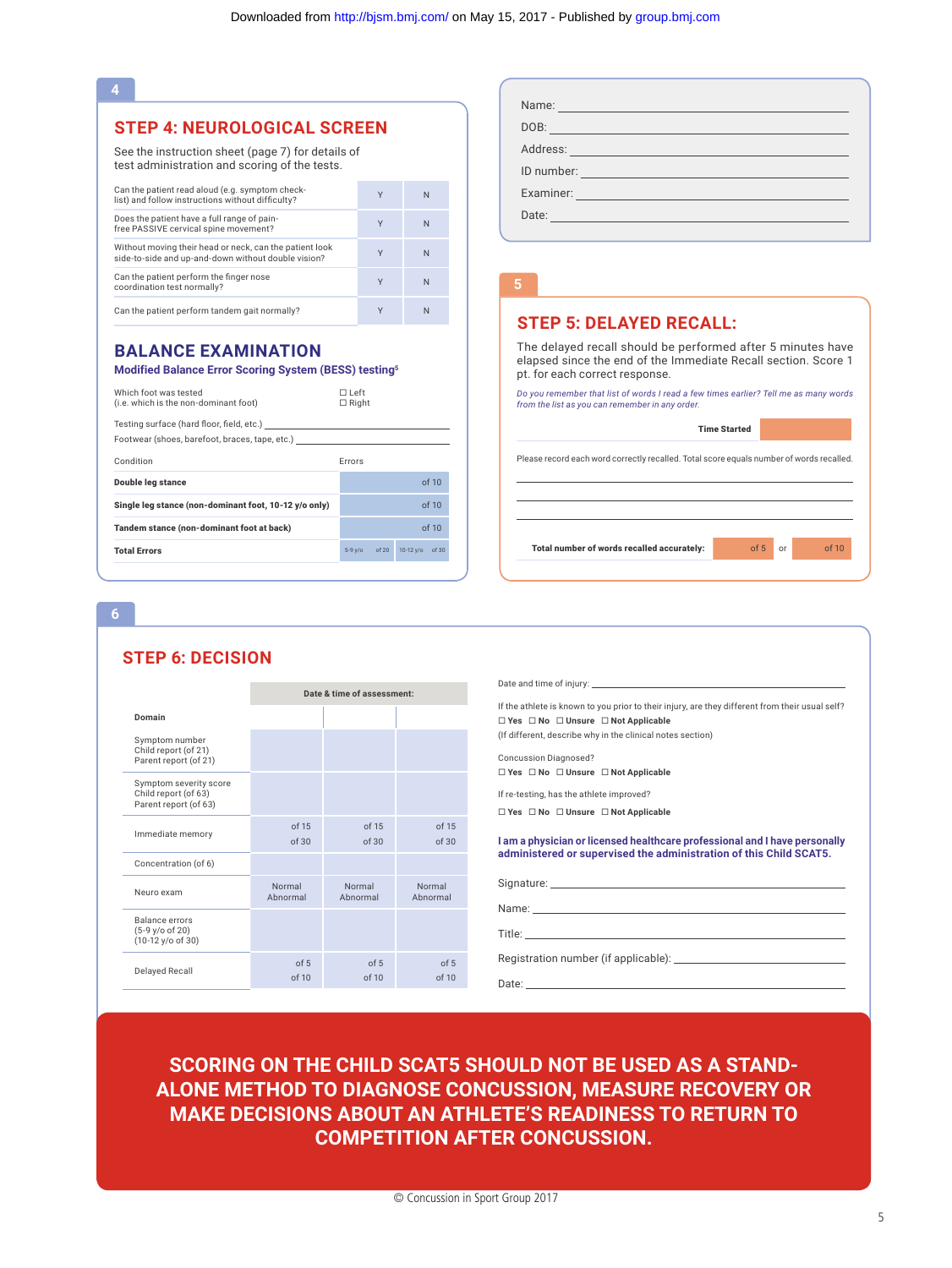

**For the Neurological Screen (page 5), if the child cannot read, ask him/her to describe what they see in this picture.**

| Name:                                                |
|------------------------------------------------------|
| DOB:                                                 |
| Address:                                             |
| ID number:                                           |
| Examiner:                                            |
| Date:<br>the company's company's company's company's |

### **CLINICAL NOTES:**



### **Concussion injury advice for the child and parents/carergivers**

### **(To be given to the person monitoring the concussed child)**

This child has had an injury to the head and needs to be carefully watched for the next 24 hours by a responsible adult.

**If you notice any change in behavior, vomiting, dizziness, worsening headache, double vision or excessive drowsiness, please call an ambulance to take the child to hospital immediately.**

Other important points:

Following concussion, the child should rest for at least 24 hours.

- The child should not use a computer, internet or play video games if these activities make symptoms worse.
- The child should not be given any medications, including pain killers, unless prescribed by a medical doctor.
- The child should not go back to school until symptoms are improving.
- The child should not go back to sport or play until a doctor gives permission.

|  |  |  | <b>Clinic phone number:</b> |  |  |
|--|--|--|-----------------------------|--|--|
|  |  |  |                             |  |  |

Patient's name:

Date / time of injury: \_\_

Date / time of medical review: \_\_\_

Healthcare Provider:

© Concussion in Sport Group 2017

Contact details or stamp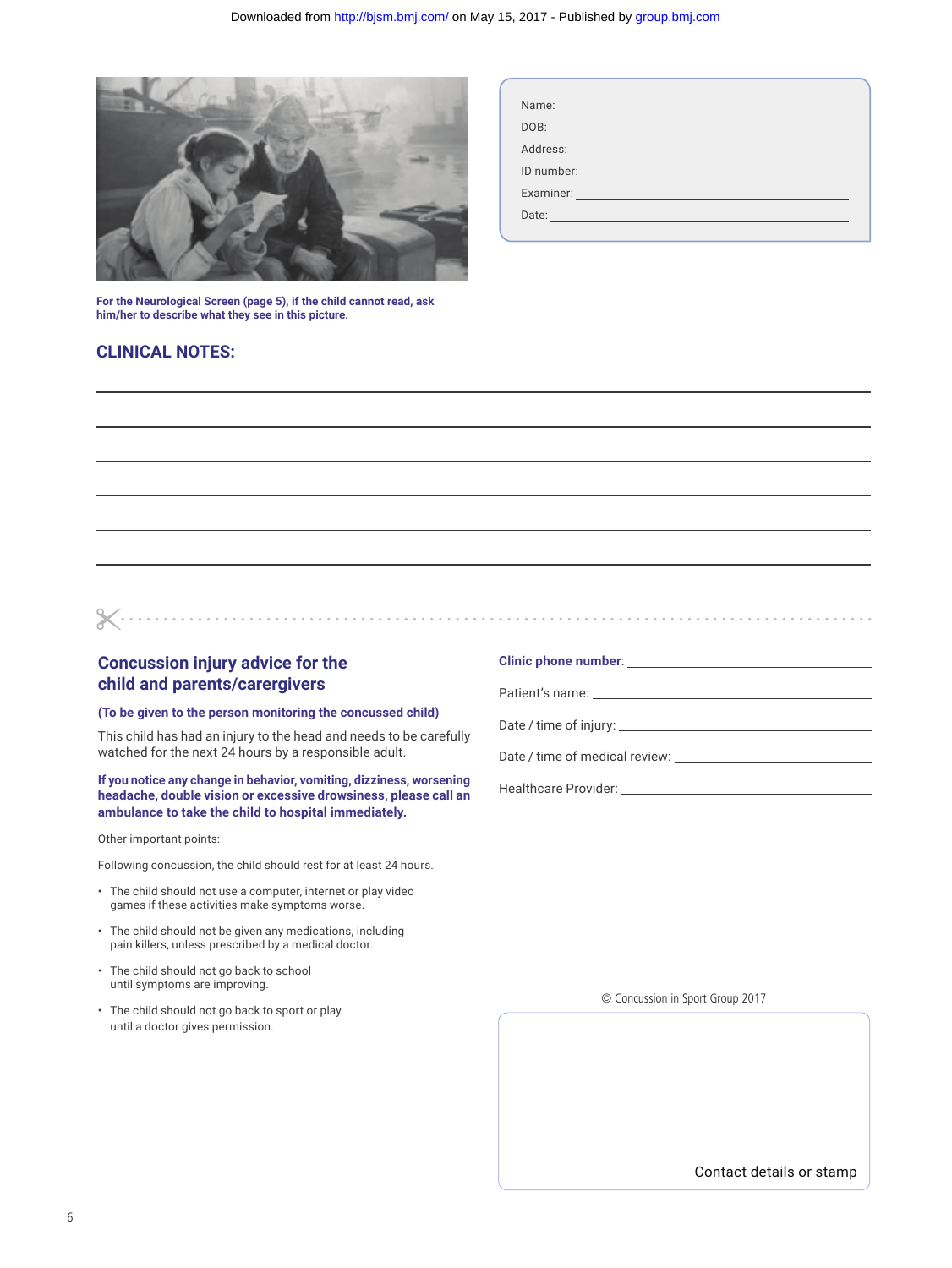### **INSTRUCTIONS**

#### **Words in** *Italics* **throughout the Child SCAT5 are the instructions given to the athlete by the clinician**

#### **Symptom Scale**

In situations where the symptom scale is being completed after exercise, it should still be done in a resting state, at least 10 minutes post exercise.

| <b>At Baseline</b>                                                                                                        | On the day of injury                                                                                                                                                                       | On all subsequent days                                                                                                        |  |
|---------------------------------------------------------------------------------------------------------------------------|--------------------------------------------------------------------------------------------------------------------------------------------------------------------------------------------|-------------------------------------------------------------------------------------------------------------------------------|--|
| • The child is to complete<br>the Child Report,<br>according to how he/<br>she feels today, and                           | • The child is to complete<br>the Child Report,<br>according to how he/<br>she feels now.                                                                                                  | • The child is to complete<br>the Child Report,<br>according to how he/<br>she feels today, and                               |  |
| The parent/carer is to<br>complete the Parent<br>Report according to<br>how the child has been<br>over the previous week. | If the parent is present,<br>٠<br>and has had time to<br>assess the child on the<br>day of injury, the parent<br>completes the Parent<br>Report according to how<br>the child appears now. | The parent/carer is to<br>complete the Parent<br>Report according to how<br>the child has been over<br>the previous 24 hours. |  |

For Total number of symptoms, maximum possible is 21

For Symptom severity score, add all scores in table, maximum possible is 21 x 3 = 63

### **Standardized Assessment of Concussion Child Version (SAC-C)**

#### **Immediate Memory**

Choose one of the 5-word lists. Then perform 3 trials of immediate memory using this list.

Complete all 3 trials regardless of score on previous trials.

*"I am going to test your memory. I will read you a list of words and when I am done, repeat back as many words as you can remember, in any order."* The words must be read at a rate of one word per second.

OPTION: The literature suggests that the Immediate Memory has a notable ceiling effect when a 5-word list is used. (In younger children, use the 5-word list). In settings where this ceiling is prominent the examiner may wish to make the task more difficult by incorporating<br>two 5-word groups for a total of 10 words per trial. In this case the maximum score per -word groups for a total of 10 words per trial. In this case the maximum score per trial is 10 with a total trial maximum of 30.

Trials 2 & 3 MUST be completed regardless of score on trial 1 & 2.

Trials 2 & 3: *"I am going to repeat the same list again. Repeat back as many words as you can remember in any order, even if you said the word before."*

Score 1 pt. for each correct response. Total score equals sum across all 3 trials. Do NOT inform the athlete that delayed recall will be tested.

#### **Concentration**

#### **Digits backward**

Choose one column only, from List A, B, C, D, E or F, and administer those digits as follows: *"I am going to read you some numbers and when I am done, you say them back to me backwards, in reverse order of how I read them to you. For example, if I say 7-1, you would say 1-7."*

If correct, circle "Y" for correct and go to next string length. If incorrect, circle "N" for the first string length and read trial 2 in the same string length. One point possible for each string length. Stop after incorrect on both trials (2 N's) in a string length. The digits should be read at the rate of one per second.

#### **Days of the week in reverse order**

*"Now tell me the days of the week in reverse order. Start with Sunday and go backward. So you'll say Sunday, Saturday ... Go ahead"*

1 pt. for entire sequence correct

#### **Delayed Recall**

The delayed recall should be performed after at least 5 minutes have elapsed since the end of the Immediate Recall section.

*"Do you remember that list of words I read a few times earlier? Tell me as many words from the list as you can remember in any order."*

Circle each word correctly recalled. Total score equals number of words recalled.

### **Neurological Screen**

#### **Reading**

The child is asked to read a paragraph of text from the instructions in the Child SCAT5. For children who can not read, they are asked to describe what they see in a photograph or picture, such as that on page 6 of the Child SCAT5.

#### **Modified Balance Error Scoring System (mBESS)5 testing**

*These instructions are to be read by the person administering the Child SCAT5, and each balance task should be demonstrated to the child. The child should then be asked to copy what the examiner demonstrated.*

Each of 20-second trial/stance is scored by counting the number of errors. The This balance testing is based on a modified version of the Balance Error Scoring System (BESS)<sup>5</sup>.

A stopwatch or watch with a second hand is required for this testing.

*"I am now going to test your balance. Please take your shoes off, roll up your pants above your ankle (if applicable), and remove any ankle taping (if applicable). This test will consist of two different parts."*

OPTION: For further assessment, the same 3 stances can be performed on a surface of medium density foam (e.g., approximately 50cm x 40cm x 6cm).

#### **(a) Double leg stance:**

*The first stance is standing with the feet together with hands on hips and with eyes closed. The child should try to maintain stability in that position for 20 seconds. You should inform the child that you will be counting the number of times the child moves out of this position. You should start timing when the child is set and the eyes are closed.*

#### **(b) Tandem stance:**

*Instruct or show the child how to stand heel-to-toe with the non-dominant foot*  in the back. Weight should be evenly distributed across both feet. Again, the *child should try to maintain stability for 20 seconds with hands on hips and eyes closed. You should inform the child that you will be counting the number of times the child moves out of this position. If the child stumbles out of this position, instruct him/her to open the eyes and return to the start position and continue balancing. You should start timing when the child is set and the eyes are closed.*

#### **(c) Single leg stance (10-12 year olds only):**

*"If you were to kick a ball, which foot would you use?* [This will be the dominant foot] *Now stand on your other foot. You should bend your other leg and hold it up (show*  the child). Again, try to stay in that position for 20 seconds with your hands on your<br>hips and your eyes closed. I will be counting the number of times you move out of this *position. If you move out of this position, open your eyes and return to the start position and keep balancing. I will start timing when you are set and have closed your eyes."* 

#### **Balance testing – types of errors**

| 1. Hands lifted off<br>iliac crest | 3. Step, stumble, or fall                    | 5. Lifting forefoot or heel                    |
|------------------------------------|----------------------------------------------|------------------------------------------------|
| 2. Opening eves                    | 4. Moving hip into > 30<br>degrees abduction | 6. Remaining out of test<br>$position > 5$ sec |

Each of the 20-second trials is scored by counting the errors, or deviations from the proper stance, accumulated by the child. The examiner will begin counting errors only after the child has assumed the proper start position. The modified BESS is calculated by adding one error point for each error during the 20-second tests. The maximum total number of errors for any single condition is 10. If a child commits multiple errors simultaneously, only one error is recorded but the child should quickly return to the testing position, and counting should resume once subject is set. Children who are unable to maintain the testing procedure for a minimum of five seconds at the start are assigned the highest possible score, ten, for that testing condition.

#### **Tandem Gait**

Instruction for the examiner - Demonstrate the following to the child:

*The child is instructed to stand with their feet together behind a starting line (the test is best done with footwear removed). Then, they walk in a forward direction as quickly and as accurately as possible along a 38mm wide (sports tape), 3 metre line with an alternate foot heel-to-toe gait ensuring that they approximate their heel and toe on each step. Once they cross the end of the 3m line, they turn 180 degrees and return to the starting point using the same gait. Children fail the test if they step off the line, have a separation between their heel and toe, or if they touch or grab the examiner or an object.*

#### **Finger to Nose**

The tester should demonstrate it to the child.

*"I am going to test your coordination now. Please sit comfortably on the chair with your eyes open and your arm (either right or left) outstretched (shoulder flexed to 90 degrees*  and elbow and fingers extended). When I give a start signal, I would like you to perform five *successive finger to nose repetitions using your index finger to touch the tip of the nose as quickly and as accurately as possible."*

Scoring: 5 correct repetitions in < 4 seconds = 1

Note for testers: Children fail the test if they do not touch their nose, do not fully extend their elbow or do not perform five repetitions.

#### **References**

- **1.** McCrory et al. Consensus Statement On Concussion In Sport The 5th International Conference On Concussion In Sport Held In Berlin, October 2016. British Journal of Sports Medicine 2017 (available at www.bjsm.bmj.com)
- **2.** Jennett, B., Bond, M. Assessment of outcome after severe brain damage: a practical scale. Lancet 1975; i: 480-484
- **3.** Ayr, L.K., Yeates, K.O., Taylor, H.G., Brown, M. Dimensions of postconcussive symptoms in children with mild traumatic brain injuries. Journal of the International Neuropsychological Society. 2009; 15:19–30
- **4.** McCrea M. Standardized mental status testing of acute concussion. Clinical Journal of Sports Medicine. 2001; 11: 176-181
- **5.** Guskiewicz KM. Assessment of postural stability following sport-related concussion. Current Sports Medicine Reports. 2003; 2: 24-30

© Concussion in Sport Group 2017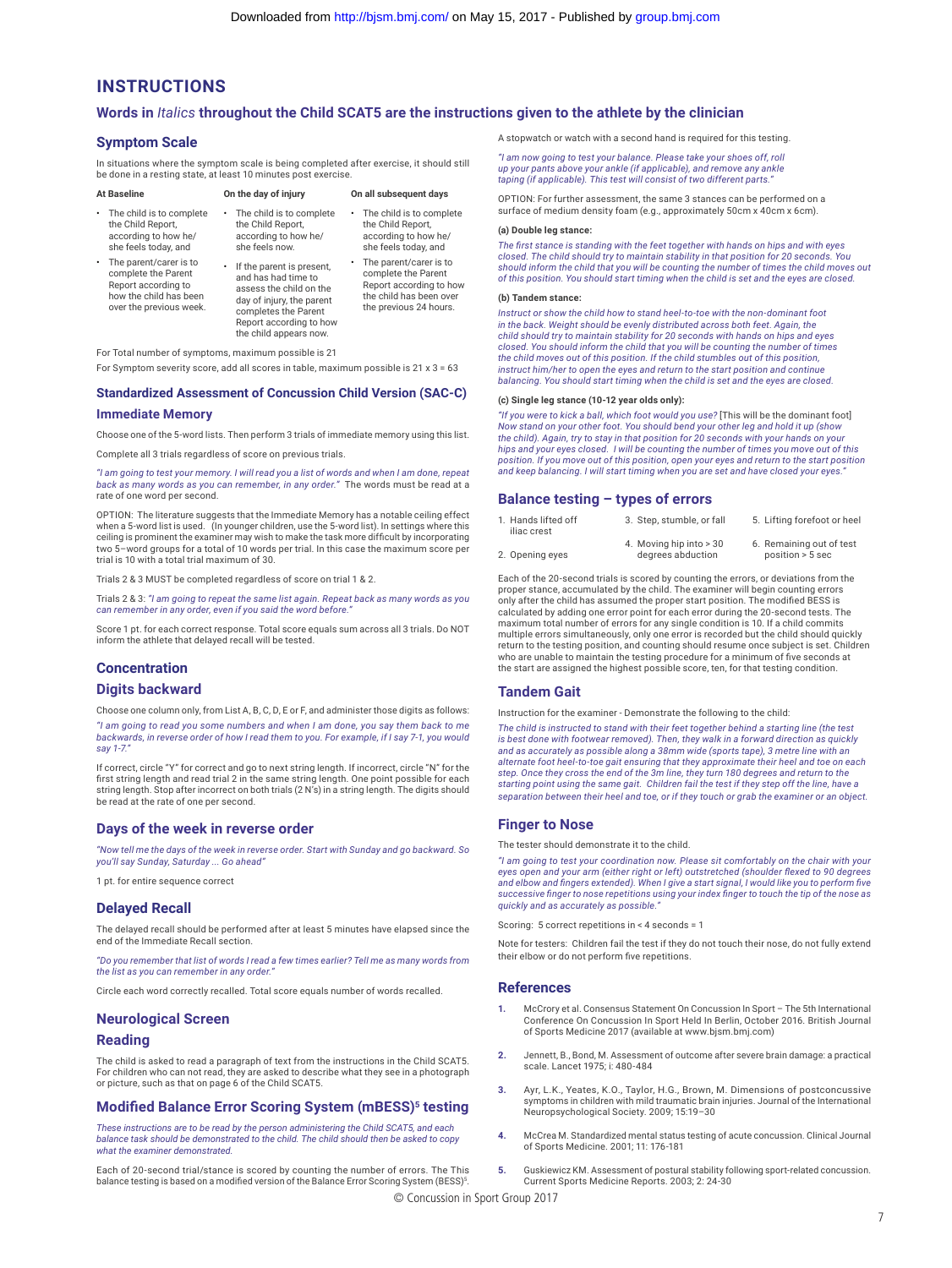### **CONCUSSION INFORMATION**

**If you think you or a teammate has a concussion, tell your coach/trainer/ parent right away so that you can be taken out of the game. You or your teammate should be seen by a doctor as soon as possible. YOU OR YOUR TEAMMATE SHOULD NOT GO BACK TO PLAY/SPORT THAT DAY.**

#### **Signs to watch for**

Problems can happen over the first 24-48 hours. You or your teammate should not be left alone and must go to a hospital right away if any of the following happens:

| • New headache, or<br>headache gets worse         | $\bullet$ | Feeling sick to your<br>stomach or vomiting                       |   | • Has weakness,<br>numbness or tingling<br>(arms, legs or face) |
|---------------------------------------------------|-----------|-------------------------------------------------------------------|---|-----------------------------------------------------------------|
| Neck pain that<br>gets worse                      | ٠         | Acting weird/strange,<br>seems/feels confused,<br>or is irritable | ٠ | Is unsteady walking<br>or standing                              |
| Becomes sleepy/<br>drowsy or can't<br>be woken up |           | • Has any seizures<br>(arms and/or legs                           |   | · Talking is slurred                                            |
| • Cannot recognise<br>people or places            |           | jerk uncontrollably)                                              |   | • Cannot understand<br>what someone is<br>saying or directions  |

**Consult your physician or licensed healthcare professional after a suspected concussion. Remember, it is better to be safe.**

### **Graduated Return to Sport Strategy**

After a concussion, the child should rest physically and mentally for a few days to allow symptoms to get better. In most cases, after a few days of rest, they can gradually increase their daily activity level as long as symptoms don't get worse. Once they are able to do their usual daily activities without symptoms, the child should gradually increase exercise in steps, guided by the healthcare professional (see below).

#### **The athlete should not return to play/sport the day of injury.**

**NOTE: An initial period of a few days of both cognitive ("thinking") and physical rest is recommended before beginning the Return to Sport progression.** 

| Exercise step                    | <b>Functional exercise</b><br>at each step                                                        | Goal of each step                                                             |
|----------------------------------|---------------------------------------------------------------------------------------------------|-------------------------------------------------------------------------------|
| 1. Symptom-<br>limited activity  | Daily activities that do<br>not provoke symptoms.                                                 | Gradual reintroduc-<br>tion of work/school<br>activities.                     |
| 2. Light aerobic<br>exercise     | Walking or stationary<br>cycling at slow to medium<br>pace. No resistance<br>training.            | Increase heart rate                                                           |
| 3. Sport-specific<br>exercise    | Running or skating drills.<br>No head impact activities.                                          | Add movement                                                                  |
| 4 Non-contact<br>training drills | Harder training drills, e.g.,<br>passing drills. May start<br>progressive resistance<br>training. | Exercise, coor-<br>dination, and<br>increased thinking.                       |
| 5. Full contact<br>practice      | Following medical clear-<br>ance, participate in normal<br>training activities.                   | Restore confi-<br>dence and assess<br>functional skills by<br>coaching staff. |
| 6. Return to<br>play/sport       | Normal game play.                                                                                 |                                                                               |

There should be at least 24 hours (or longer) for each step of the progression. If any symptoms worsen while exercising, the athlete should go back to the previous step. Resistance training should be added only in the later stages (Stage 3 or 4 at the earliest). The athlete should not return to sport until the concussion symptoms have gone, they have successfully returned to full school/learning activities, and the healthcare professional has given the child written permission to return to sport.

**If the child has symptoms for more than a month, they should ask to be referred to a healthcare professional who is an expert in the management of concussion.** 

### **Graduated Return to School Strategy**

Concussion may affect the ability to learn at school. The child may need to miss a few days of school after a concussion, but the child's doctor should help them get back to school after a few days. When going back to school, some children may need to go back gradually and may need to have some changes made to their schedule so that concussion symptoms don't get a lot worse. If a particular activity makes symptoms a lot worse, then the child should stop that activity and rest until symptoms get better. To make sure that the child can get back to school without problems, it is important that the health care provider, parents/caregivers and teachers talk to each other so that everyone knows what the plan is for the child to go back to school.

#### **Note: If mental activity does not cause any symptoms, the child may be able to return to school part-time without doing school activities at home first.**

| <b>Mental Activity</b>                                           | Activity at each step                                                                                                                                                                                         | Goal of<br>each step                                                       |
|------------------------------------------------------------------|---------------------------------------------------------------------------------------------------------------------------------------------------------------------------------------------------------------|----------------------------------------------------------------------------|
| 1. Daily activities<br>that do not<br>give the child<br>symptoms | Typical activities that the child<br>does during the day as long as<br>they do not increase symptoms<br>(e.g. reading, texting, screen<br>time). Start with 5-15 minutes at<br>a time and gradually build up. | Gradual<br>return to<br>typical<br>activities.                             |
| 2 School<br>activities                                           | Homework, reading or other<br>cognitive activities outside of<br>the classroom                                                                                                                                | Increase<br>tolerance<br>to cognitive<br>work                              |
| 3. Return to<br>school<br>part-time                              | Gradual introduction of school-<br>work. May need to start with<br>a partial school day or with<br>increased breaks during the day.                                                                           | Increase<br>academic<br>activities.                                        |
| 4 Return to<br>school<br>full-time                               | Gradually progress school<br>activities until a full day can be<br>tolerated                                                                                                                                  | Return to full<br>academic<br>activities and<br>catch up on<br>missed work |

If the child continues to have symptoms with mental activity, some other things that can be done to help with return to school may include:

> • Taking lots of breaks during class, homework, tests • No more than one exam/day

• Shorter assignments • Repetition/memory cues • Use of a student helper/tutor • Reassurance from teachers

- Starting school later, only going for half days, or going only to certain classes
- More time to finish assignments/tests
- Quiet room to finish assignments/tests
- Not going to noisy areas like the cafeteria, assembly halls, sporting events, music class, shop class, etc.

that the child will be supported while getting better

**The child should not go back to sports until they are back to school/ learning, without symptoms getting significantly worse and no longer needing any changes to their schedule.**